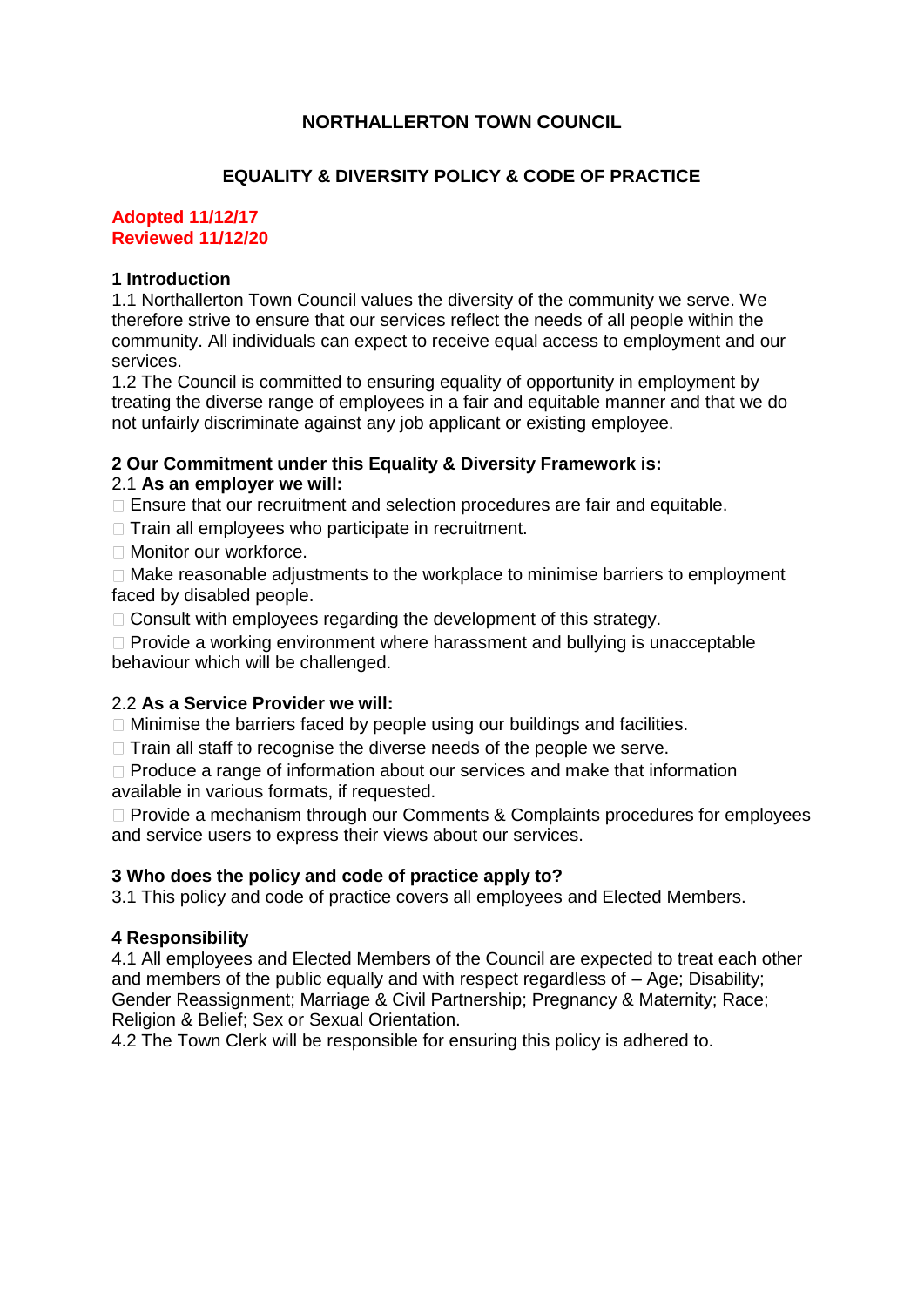## **5 Publicising/distribution of the policy and code of practice**

5.1 Employees will be made fully aware of this Policy and Code of Practice and without exception must adhere to its requirements. Any employee who feels that they have grounds for complaint in relation to discrimination, bullying, harassment or victimisation has the right to pursue their complaint through the relevant internal policies and procedures.

5.2 New employees and job applicants will be informed of the existence of this policy during recruitment and a copy will be provided as part of the induction information. 5.3 A copy of this document can also be viewed via the electronic filing folder, in each sections policies folder or in the Constitution files.

## **6 Code of Practice - Purpose**

6.1 The purpose of this Policy and Code of Practice is to give practical guidance to promote equality of opportunity within the Council for all employees and potential employees in accordance with the principles set out within the document and in the provision of services. The Code also gives advice on the initial measures which need to be taken to achieve equality of opportunity and shows the close link between equal opportunities and good employment practice and fair service provision.

6.2 This Code does not seek to cover all circumstances at this stage. It will be expanded and developed as necessary as the Council identifies areas of concern and will be amended to form a comprehensive guide.

### **7 Training**

7.1 The Council is committed to the on-going training and development of its employees. The principles of equality and fairness must be applied in considering training programmes for individuals and teams within the Organisation.

7.2 The Council will endeavour to provide suitable training relevant to the current and future needs of the individual and the Council. All employees will be given the opportunity to discuss their training needs and the Council will endeavour to organise appropriate training programmes.

7.3 The Council will, within the resources available, introduce procedures within its training programme to assist the implementation of its policy in such areas as staff development, information to Members / employees on recruitment practices, and service provision.

7.4 Appropriate training will be provided for key personnel in contact with members of the community.

### **8 Complaints Procedure**

8.1 Internal and external job applicants who think that they have been unfairly treated during the recruitment and selection process should direct their complaints to the Town Clerk, who will initiate and monitor appropriate action.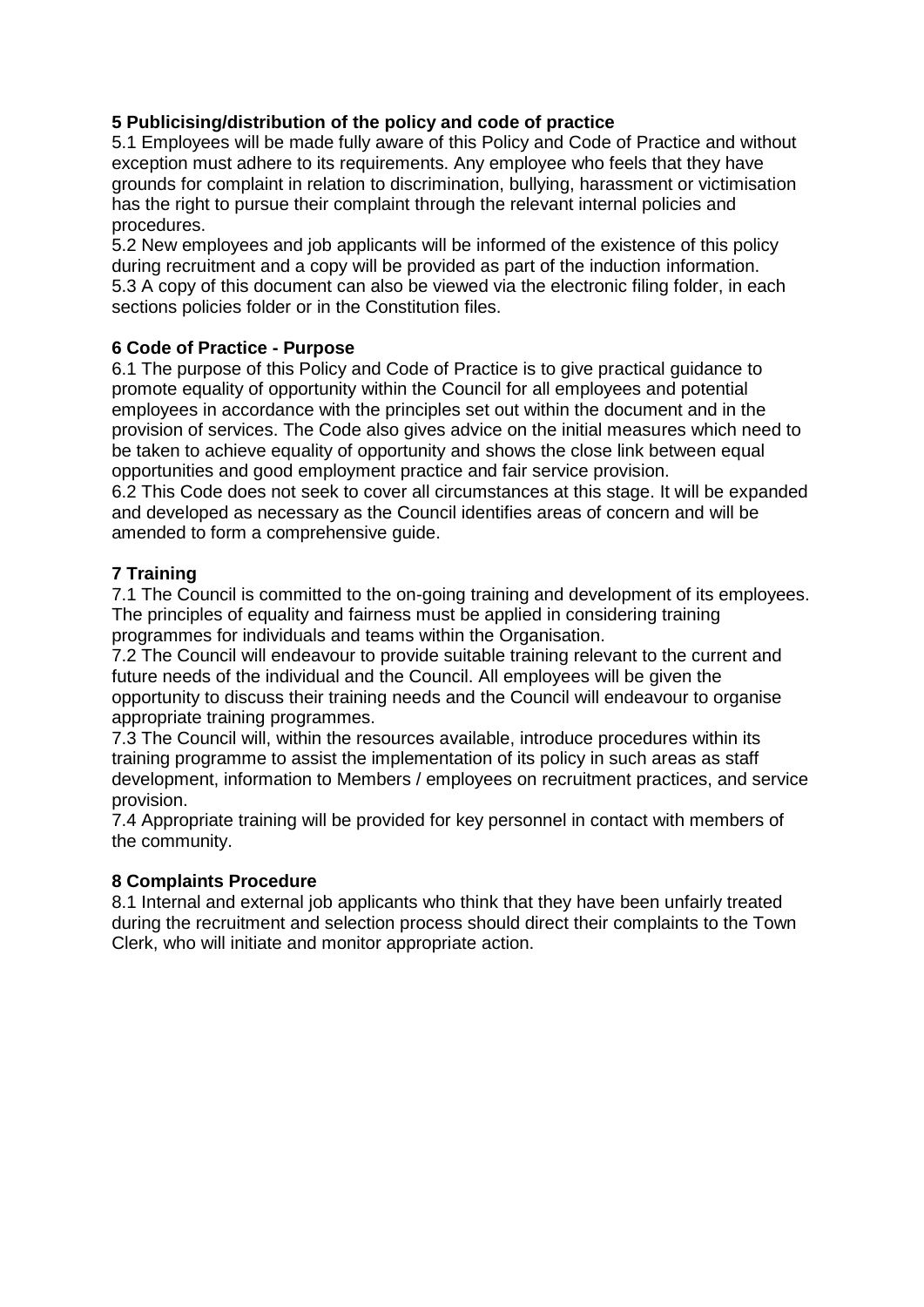8.2 The provisions of this policy will be covered by the Council's established Discipline, Grievance and Comments and Complaints procedures.

8.3 Employees who feel that they have been discriminated against in relation to recruitment, promotion, training opportunities or any other employment terms on the grounds of sex, race, religion, marital status, age or disability should pursue their complaint through the Council's Grievance Procedure. During this process, employees will retain their individual statutory rights should they wish to pursue the complaint further.

8.4 In respect of complaints from prospective employees who feel they have suffered any kind of harassment, as detailed above, they should pursue their complaint through the Council's Comments and Complaints Procedure. During the process, individuals will retain their individual statutory rights should they wish to pursue their complaint further. 8.5 Any employee who commits an act of discrimination or personal harassment will be liable to disciplinary action.

8.6 Any member of the community who has a complaint about a service which has been provided, or not provided, or about an employee of the Council, may complain to the Council under the provisions of its Comments and Complaints Procedure.

## **9 Provision of Services to the Community**

9.1 Provision of services to the community will be based on principles of fairness and accessibility for all sections of the community.

9.2 The Council will comply with the guidance set out in the Code of Practice in force from time to time under the Equality Act 2010 in relation to the provision of goods, facilities or services to the community.

9.3 The Council will seek to ensure that all its services are publicised widely and that, as far as reasonably possible, the timing of events and access to facilities and buildings are designed to ensure that minority groups are not discriminated against.

9.4 The Council will seek to consult the community and the community's representatives wherever possible when it proposes changes to its service.

9.5 An Equality and Diversity Policy has benefits for employers, as well as responsibilities, as detailed below.

- Fair treatment in all aspects of employment.

- Right to raise a grievance if employees feel they have been discriminated against.

- Employees are responsible within the policy for providing equal opportunities to both staff and members of the public.

9.6 The commitment of all employees is important in order that the policy can be effective. Staff who may have concerns should contact the Town Clerk for advice.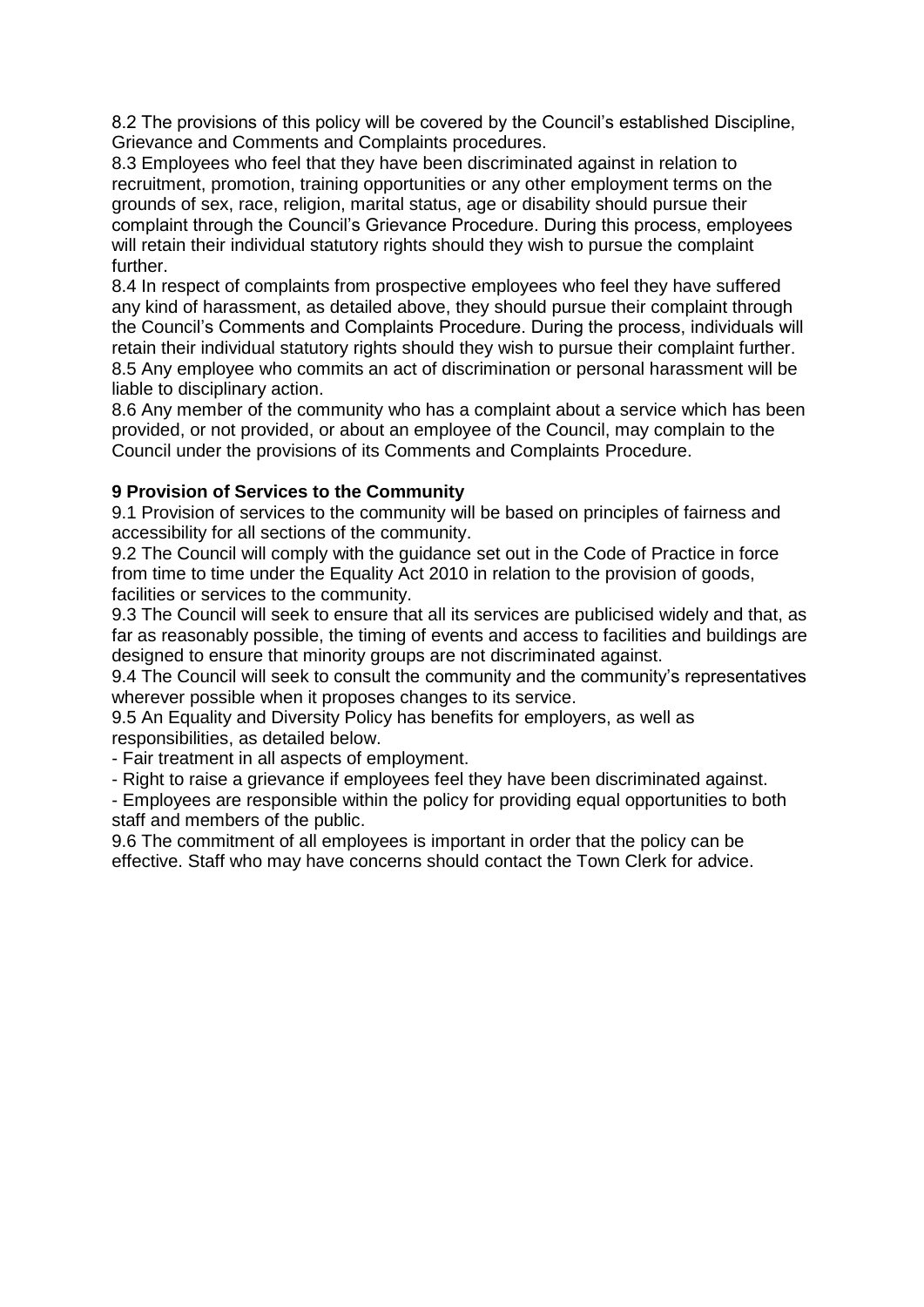### 10 **Monitoring**

10.1 Monitoring systems will be developed and maintained by the Town Clerk and periodic reports will be presented to the Town Council.

### 11 **Dealing with abuses of the policy**

11.1 Employees who attempt to abuse this policy may face disciplinary action.

## **12 BEST EMPLOYMENT PRACTICE**

### **Discrimination Based on Stereotyped Decision Making**

12.1 Persons responsible for making decisions affecting access to jobs, training or promotion or in providing goods, facilities or services may unintentionally use stereotypes in their decision making.

12.2 It is the tendency to see others as stereotypes which can lead most easily to discriminatory practices. It has an undesirable tendency for example either to affect negatively the chances of success of certain applicants or to channel them into particular occupations or positions deemed appropriate to the particular stereotype or to discriminate against them in the provision of services.

12.3 It is essential therefore that all employees making decisions affecting access to jobs, training or promotion, or providing services, guard against discrimination based on common assumptions, that individuals because of their sex, race, marital status, colour, nationality, sexual orientation, disability etc. possess characteristics that make them unsuitable for employment in certain types of jobs, or for the receipt of certain services.

### **Recruitment, Selection and Promotion**

12.4 Recruitment and promotion will be based on fair and justifiable job-related criteria. Advertisements and job profiles will reflect clearly the specific needs of the position and any bias which could lead to unjustifiable discrimination either direct or indirect will be eliminated.

12.5 The Council will comply with the guidance set out in the Codes of Practice in force from time to time in respect of the Equality Act 2010 in relation to the elimination of discrimination in the field of employment against disabled people or persons who have had a disability.

12.6 The recruitment, promotion and selection process is of crucial importance to this policy and in order to eliminate direct and indirect discrimination it must be carried out according to consistent and objective job related criteria.

12.7 The main steps in the process to ensure this are detailed below:

## **Vacancy**

12.8 Time Table - recruitment frequently takes place in pressurised circumstances. For the process to be carried out as efficiently as possible, it will be essential that a clear time table is drawn up. This will ensure that interviewers and interviewees know when they need to be available.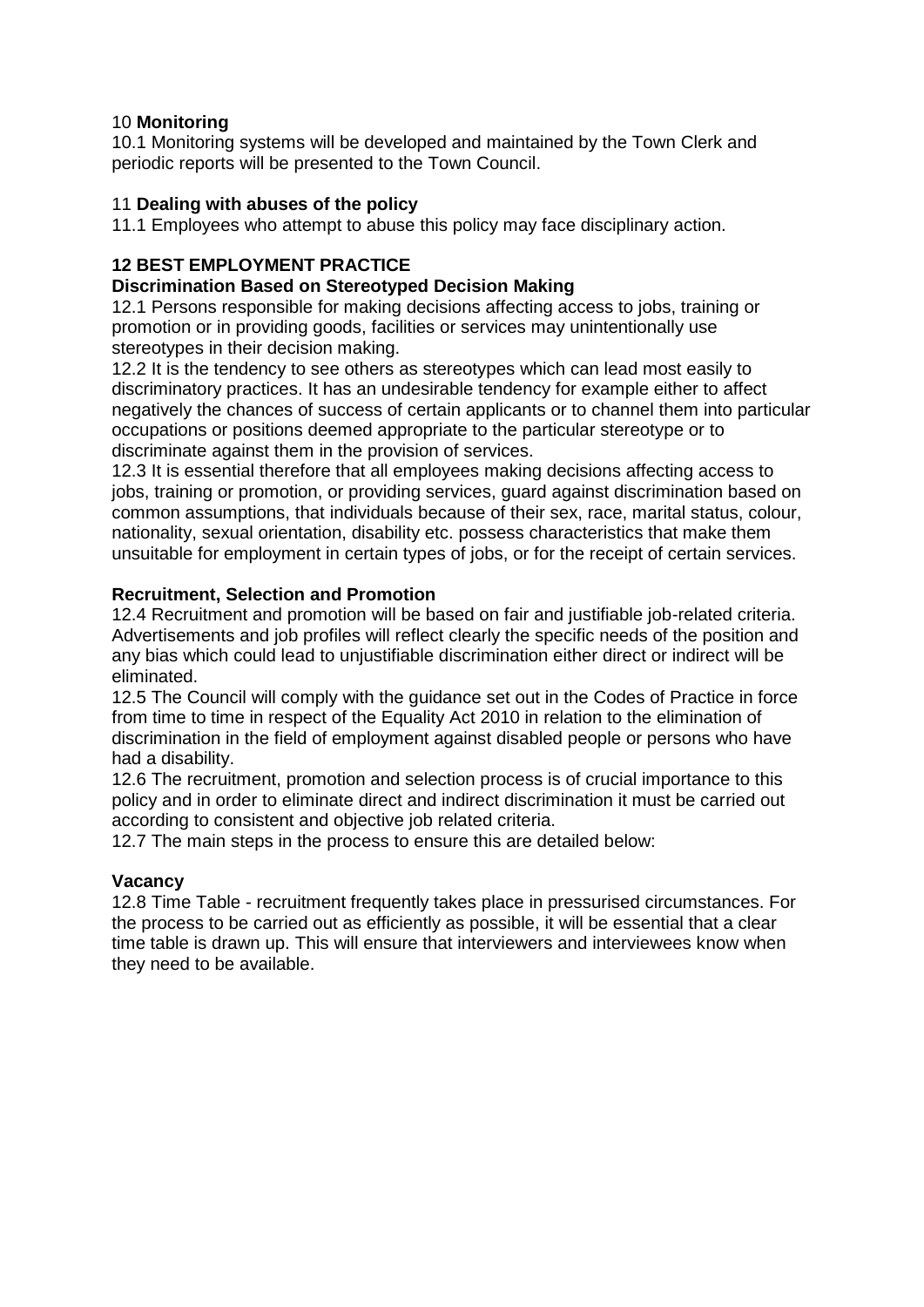12.9 As each vacancy arises or new post is created, a Recruitment Pack will be completed for consideration by the appropriate members / officer.

12.10 The criteria listed should be the considered specification of the minimum requirements of the job and experience essential to meet those requirements and carry out the job satisfactorily. The criteria contained in the job profile should be strictly relevant to the job and not necessarily restrictive or inflated so as to exclude particular disadvantaged groups, for example, care should be taken when:

(a) requiring specific qualifications rather than the ability or potential ability to do the job.

(b) age barriers or minimum periods of relevant experience.

(c) restrictions relating to physical ability etc.

12.11 When publishing vacancies, all applicants shall be informed of the Council's Equality and Diversity policy.

12.12 Application Forms - used by the Council, will ensure that the form does not ask questions which are detrimental to the Equality and Diversity Policy in that it requires information which is irrelevant to consideration on merit for the post in question. The application form will not be used as a test of literacy unless a standard of literacy is a genuine requirement of the job.

12.13 Short-Listing - Short-listing will be undertaken by the appropriate members / officer, and must be based on the job and person specification alone.

12.14 Interviewing - All persons making appointments must endeavour to conduct interviews on an objective basis and shall deal only with the applicant's suitability for the job and ability to fulfil the job requirements. Questions asked of candidates must relate only to the job. For example, candidates should not be asked questions about their personal circumstances or family commitments. Where necessary, to ensure their availability for unusual work variations, it should be done in an objective manner and not be personalised.

### **Terms and Conditions of Service**

12.15 Any local agreements and the implementation of National and Local Conditions of Service will be applied fairly to all employees.

### **Disabled Applicants**

12.16 The Council will guarantee an interview to a disabled applicant who meets the essential job/person specification requirements. Applicants must have the opportunity for a fair interview and must be assessed on the basis of their ability, not their disability.